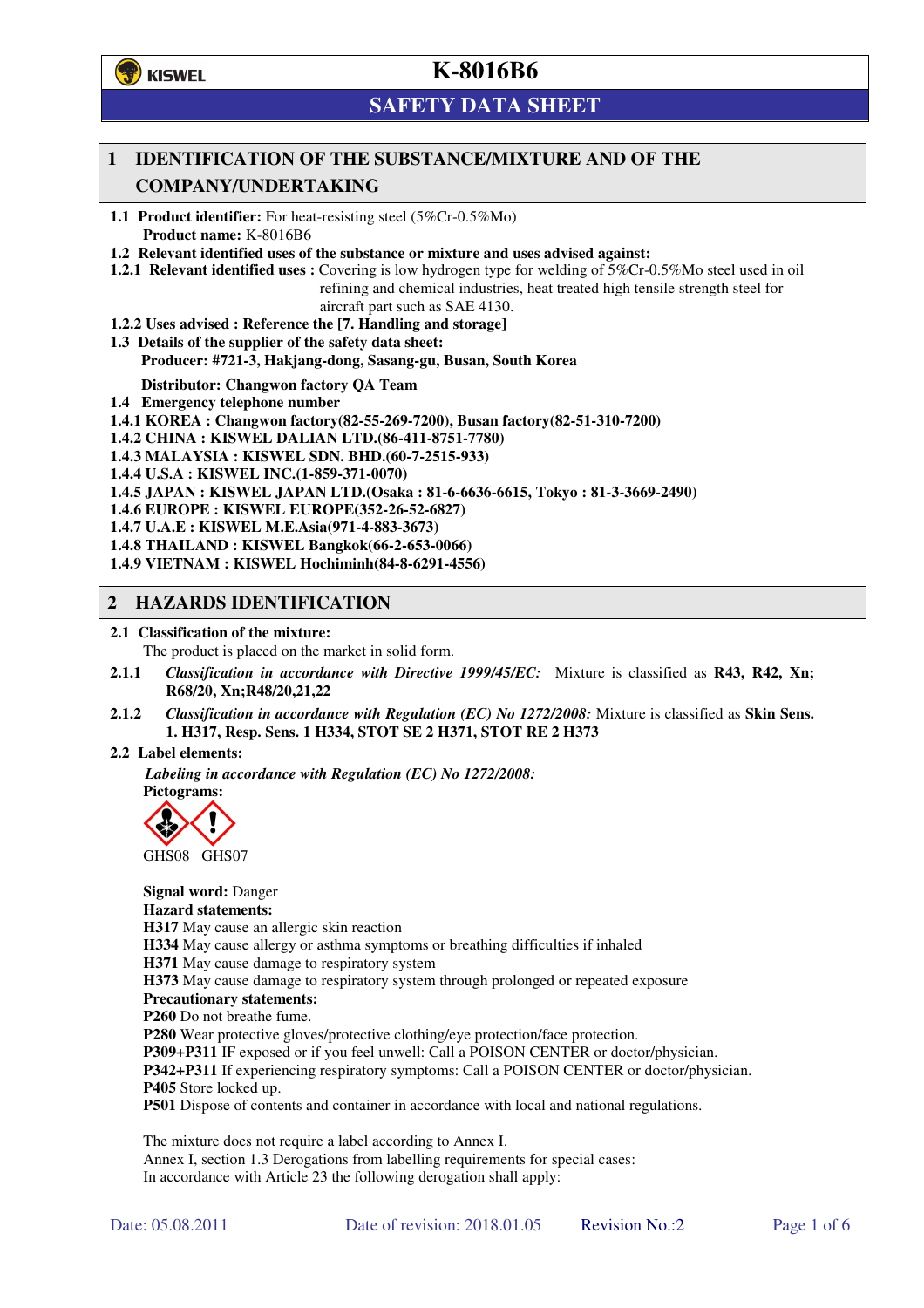

## **SAFETY DATA SHEET**

Metals in massive form, alloys, mixtures containing polymers and mixtures containing elastomers do not require a label according to this Annex, if they do not present a hazard to human health by inhalation, ingestion or contact with skin or to the aquatic environment in the form in which they are placed on the market, although classified as hazardous in accordance with the criteria of this Annex.

#### **On the other hand, we want to offer classification and label of welding fume for workers.**

**2.3 Other hazards:** No data available.

## **3 COMPOSITION/INFORMATION ON INGREDIENTS**

**3.1 Substances:** No data available.

**3.2 Mixtures:** The mixture contains dangerous substances:

|                                |           |                                    | <b>Classification</b>                         |                                                          |                                 |                                     |                                  |             |
|--------------------------------|-----------|------------------------------------|-----------------------------------------------|----------------------------------------------------------|---------------------------------|-------------------------------------|----------------------------------|-------------|
| <b>Substance name</b>          | EC No.    | Registr.<br>$\mathbf{n}\mathbf{o}$ | 67/548/EEC                                    | <b>Hazard Class</b><br>and<br><b>Category</b><br>Code(s) | <b>Hazard</b><br>state-<br>ment | Pictogram/<br><b>Signal</b><br>word | Conc.<br>$(\%)$<br><b>Volume</b> | <b>Note</b> |
| <sup>1</sup> Ferro Silicon     |           | ۰                                  |                                               |                                                          | -                               |                                     | $1.0 - 5.0$                      |             |
| <sup>1</sup> Calcium fluoride  | 232-188-7 | ٠                                  |                                               |                                                          | ۰                               |                                     | $3.0 - 7.0$                      |             |
| $1/2$ Limestone                | 215-279-6 | $\blacksquare$                     | $\blacksquare$                                |                                                          | -                               |                                     | $8.0 - 12.0$                     |             |
| $2,3$ Chromium                 | 231-157-5 |                                    | R43<br>R42                                    | Skin Sens. 1<br>Resp. Sens. 1                            | H317<br>H334                    | Danger                              | $3.0 - 7.0$                      |             |
| $1,2$ Mica                     |           | $\blacksquare$                     | ٠                                             |                                                          |                                 |                                     | $0.1 - 1.0$                      |             |
| <sup>2,3</sup> Titaniumdioxide | 236-675-5 | $\overline{\phantom{a}}$           | Xi; R36<br>Xi; R37<br>T; R48/23               | Eye Irrit. 2<br>STOT SE <sub>3</sub><br><b>STOT RE1</b>  | H319<br>H335<br>H372            | Danger                              | $1.0 - 3.0$                      |             |
| <sup>1</sup> Sodium silicate   | 239-981-7 |                                    |                                               |                                                          |                                 |                                     | $1.0 - 5.0$                      |             |
| $2,3$ Iron                     | 231-096-4 |                                    | Xn;<br>R68/20/21/22<br>$Xn$ :<br>R68/20/21/22 | STOT SE <sub>2</sub><br><b>STOT RE2</b>                  | H371<br>H373                    | Warning                             | $68.0 - 72.0$                    |             |

<sup>1</sup>Substance is not classified in terms of Regulation (EC) No. 1272/2008 Annex VI.

<sup>2</sup>Substance with workplace exposure limits.

\* See all the hazard statements in chapter 16.

# **4 FIRST AID MEASURES**

#### **4.1 Description of first aid measures:**

**In case of respiratory exposure**: Remove to fresh air and keep at rest. If breathing is difficult or has stopped, administer artificial respiration as necessary. Seek medical attention.

**In case of skin contamination**: Wash contaminated area thoroughly with soap and water. Remove and wash contaminated clothing. If a persistent rash or irritation occurs, seek medical attention.

 **In case of intrusion into eye**: Immediately flush eyes with large amounts of running water for at least 15 minutes, lifting the upper and lower eyelids. Get medical attention.

**In case of oral intake**: Ingestion is considered unlikely due to product form. However, if swallowed do not induce vomiting. Seek medical attention. Advice to doctor: treat symptomatically.

- **4.2 Most important symptoms and effects, both acute and delayed:** No data available.
- **4.3 Indication of any immediate medical attention and special treatment needed:** No data available.

## **5 FIREFIGHTING MEASURES**

**5.1 Extinguishing media:**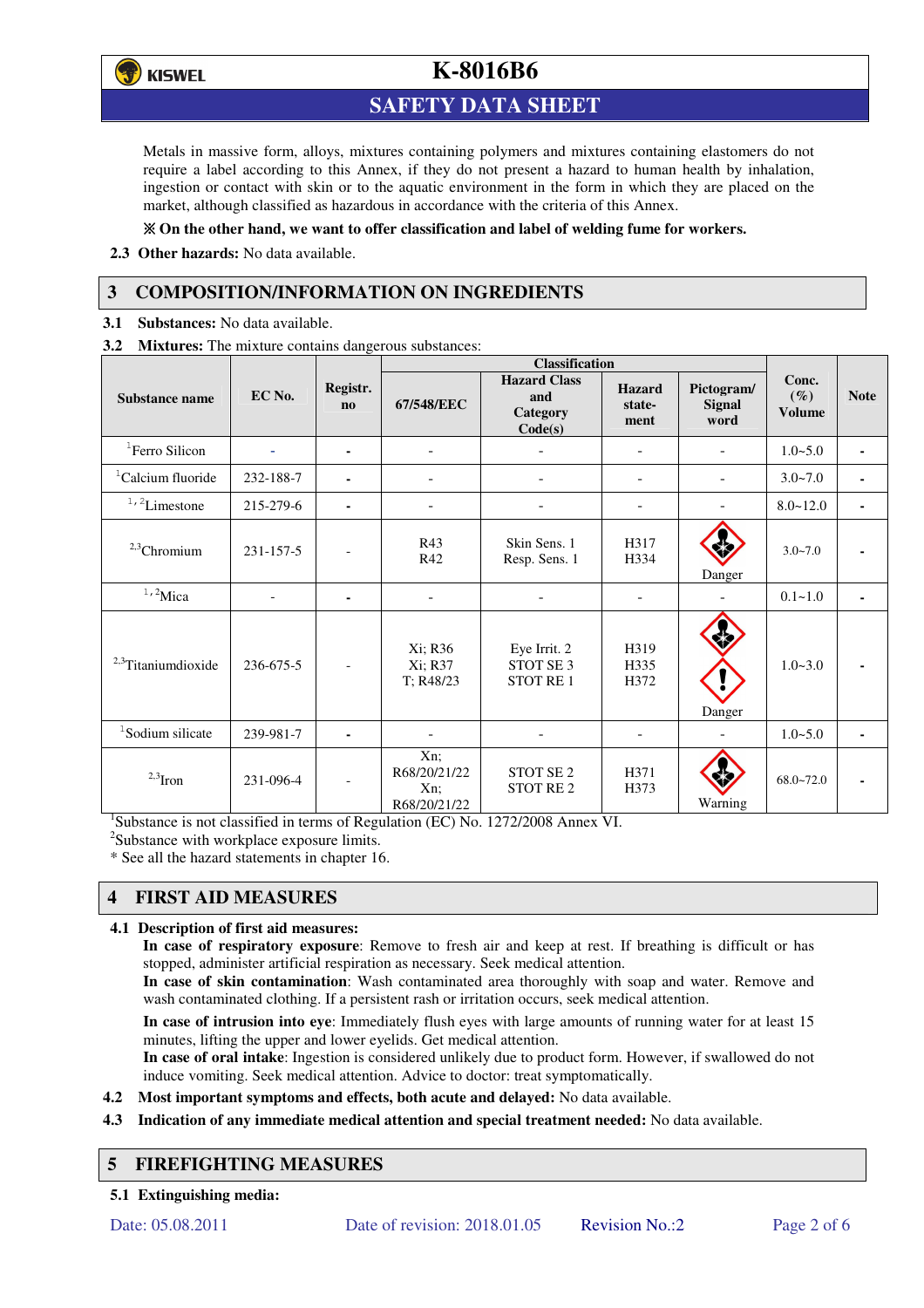

**SAFETY DATA SHEET** 

**Suitable extinguishing media:** Carbon dioxide, dry chemical, water spray. Use extinguishing media appropriate for surrounding fire.

**Unsuitable extinguishing media:** No data available.

- **5.2 Special hazards arising from the substance or mixture:** Fire may produce irritating or poisonous gases.
- **5.3 Advice for firefighters:** In the event of a fire, wear self-contained breathing apparatus and protective clothing.

### **6 ACCIDENTAL RELEASE MEASURES**

**6.1 Personal precautions, protective equipment and emergency procedures:** 

**For non-emergency personnel:** Wear appropriate personal protective equipment as specified in Section 8. Ensure adequate ventilation**.** 

**For emergency responders:** No data available.

**6.2 Environmental precautions:** Avoid dispersal of spilled material and contact with soil, ground and surface water, drains and sewers.

**Methods and material for containment and cleaning up:** Take up mechanically. Collect the material in labeled containers and dispose of according to local and regional authority requirements.

**6.3 Reference to other sections:** See Section 7 for information on safe handling. See Section 8 for information on personal protection equipment. See Section 13 for disposal information.

## **7 HANDLING AND STORAGE**

- **7.1 Precautions for safe handling:** Welding may produce fumes and gases hazardous to health. Avoid breathing these fumes and gases. Use adequate ventilation. Keep away from sources of ignition. Avoid contact with skin, eyes and clothing. Do not eat, drink and smoke in work areas.
- **7.2 Conditions for safe storage, including any incompatibilities**: Store in cool, dry and well-ventilated place. Keep away from incompatible materials. Keep away from heat and open flame.
- **7.3 Specific end use(s):** No data available.

#### **8 EXPOSURE CONTROLS/PERSONAL PROTECTION**

**8.1 Control parameters:** Exposure limits were not established for this product.

Workplace exposure limits for substances contained in the mixture are listed in *EH40/2005* Workplace exposure limits:

|                             |                   | Workplace exposure limit                                        |                   |                                                                                  |             |                 |  |
|-----------------------------|-------------------|-----------------------------------------------------------------|-------------------|----------------------------------------------------------------------------------|-------------|-----------------|--|
|                             |                   | Long-term<br>exposure limit<br>(8-hour TWA<br>reference period) |                   | <b>Short-term</b><br>exposure limit<br>$(15\text{-minute})$<br>reference period) |             | <b>Comments</b> |  |
| <b>Substance</b>            | <b>CAS</b> number |                                                                 |                   |                                                                                  |             |                 |  |
|                             |                   |                                                                 |                   |                                                                                  |             |                 |  |
|                             |                   |                                                                 |                   |                                                                                  |             |                 |  |
|                             |                   | ppm                                                             | mg.m <sup>3</sup> |                                                                                  | ppm $mg.m3$ |                 |  |
| Chromium                    | 7440-47-3         | $\overline{\phantom{a}}$                                        | 0.5               |                                                                                  |             |                 |  |
| Limestone/Calcium carbonate | 1317-65-3         |                                                                 |                   |                                                                                  |             |                 |  |
| Total inhalable             |                   |                                                                 | 10                |                                                                                  |             |                 |  |
| Respirable                  |                   |                                                                 | 4                 |                                                                                  |             |                 |  |
| Mica                        | 12001-26-2        |                                                                 |                   |                                                                                  |             |                 |  |
| Total inhalable             |                   | ٠                                                               | 10                |                                                                                  |             |                 |  |
| respirable                  |                   | $\overline{\phantom{0}}$                                        | 0.8               | -                                                                                |             |                 |  |
| Titanium dioxide            |                   |                                                                 |                   |                                                                                  |             |                 |  |
| Total inhalable             | 13463-67-7        |                                                                 | 10                |                                                                                  |             |                 |  |
| resirable                   |                   |                                                                 | 4                 | ۰                                                                                |             |                 |  |
| Iron oxide, fume (as Fe)    | 1309-37-1         | ۰                                                               | 5                 |                                                                                  | 10          |                 |  |

\*A skin notation assigned to the OEL identifies the possibility of significant uptake through the skin.

**8.2 Exposure controls:** Do not eat, drink and smoke. Immediately remove all contaminated clothing. Wash hands before breaks and at the end of work.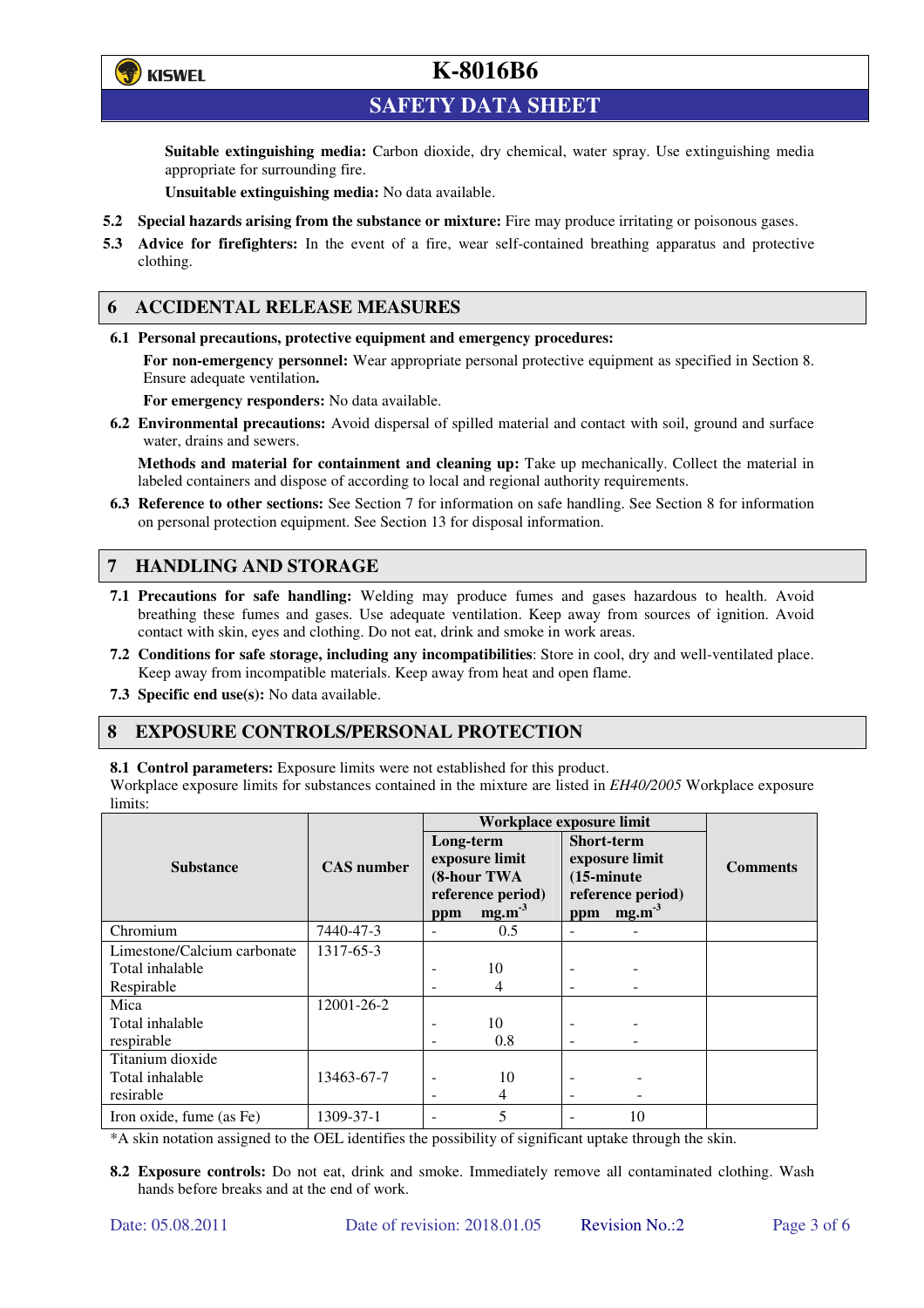## **SAFETY DATA SHEET**

- **8.2.1 Appropriate engineering controls:** Use local exhaust ventilation during all welding operations.
- **8.2.2 Individual protection measures, such as personal protective equipment:**
- **8.2.2.1 Eye/face protection:** Always wear eye protection during welding operations, helmet and/or face shield with filter lens.
- **8.2.2.2 Skin protection:**

**Hand protection:** Wear appropriate protective (welding) gloves during welding.

**Other:** Wear appropriate protective clothing and boots.

- **8.2.2.3 Respiratory protection:** If ventilation is insufficient, use appropriate respirator or self-contained breathing apparatus.
- **8.2.2.4 Thermal hazards:** No data available.
- **8.2.3 Environmental exposure controls:** Do not allow to enter sewers, surface and ground water.

### **9 PHYSICAL AND CHEMICAL PROPERTIES**

**9.1 Information on basic physical and chemical properties:** 

| Appearance:                                          | solid (metal rod)        |
|------------------------------------------------------|--------------------------|
| Odour:                                               |                          |
| <b>Odour threshold:</b>                              | -                        |
| pH:                                                  | -                        |
| Melting point/freezing point:                        | -                        |
| Initial boiling point and boiling range:             | $\overline{a}$           |
| <b>Flash point:</b>                                  | -                        |
| <b>Evaporation rate:</b>                             |                          |
| Flammability (solid, gas):                           | ۰                        |
| <b>Upper/lower flammability or explosive limits:</b> | $\overline{\phantom{a}}$ |
| Vapour pressure:                                     | -                        |
| <b>Vapour density:</b>                               |                          |
| <b>Relative density:</b>                             |                          |
| Solubility(ies):                                     |                          |
| Partition coefficient: n-octanol/water:              | ۰                        |
| <b>Auto-ignition temperature:</b>                    | $\overline{a}$           |
| <b>Decomposition temperature:</b>                    | -                        |
| <b>Viscosity:</b>                                    | -                        |
| <b>Explosive properties:</b>                         |                          |
| <b>Oxidising properties:</b>                         |                          |

**9.2 Other information:** No data available.

## **10 STABILITY AND REACTIVITY**

**10.1 Reactivity:** No data available.

- **10.2 Chemical stability:** The product is stable under normal conditions. When using it may produce dangerous fumes and gases.
- **10.3 Possibility of hazardous reactions:** No data available.
- **10.4 Conditions to avoid:** Avoid contact with incompatible materials.
- **10.5 Incompatible materials:** Acids, bases, oxidizing agents.

**10.6 Hazardous decomposition products:** Metal oxide fumes and gases are produced during welding.

#### **11 TOXICOLOGICAL INFORMATION**

#### **11.1 Information on toxicological effects:**

The mixture may cause an allergic skin reaction. It is suspected of causing cancer. It causes damage to organs through prolonged or repeated exposure.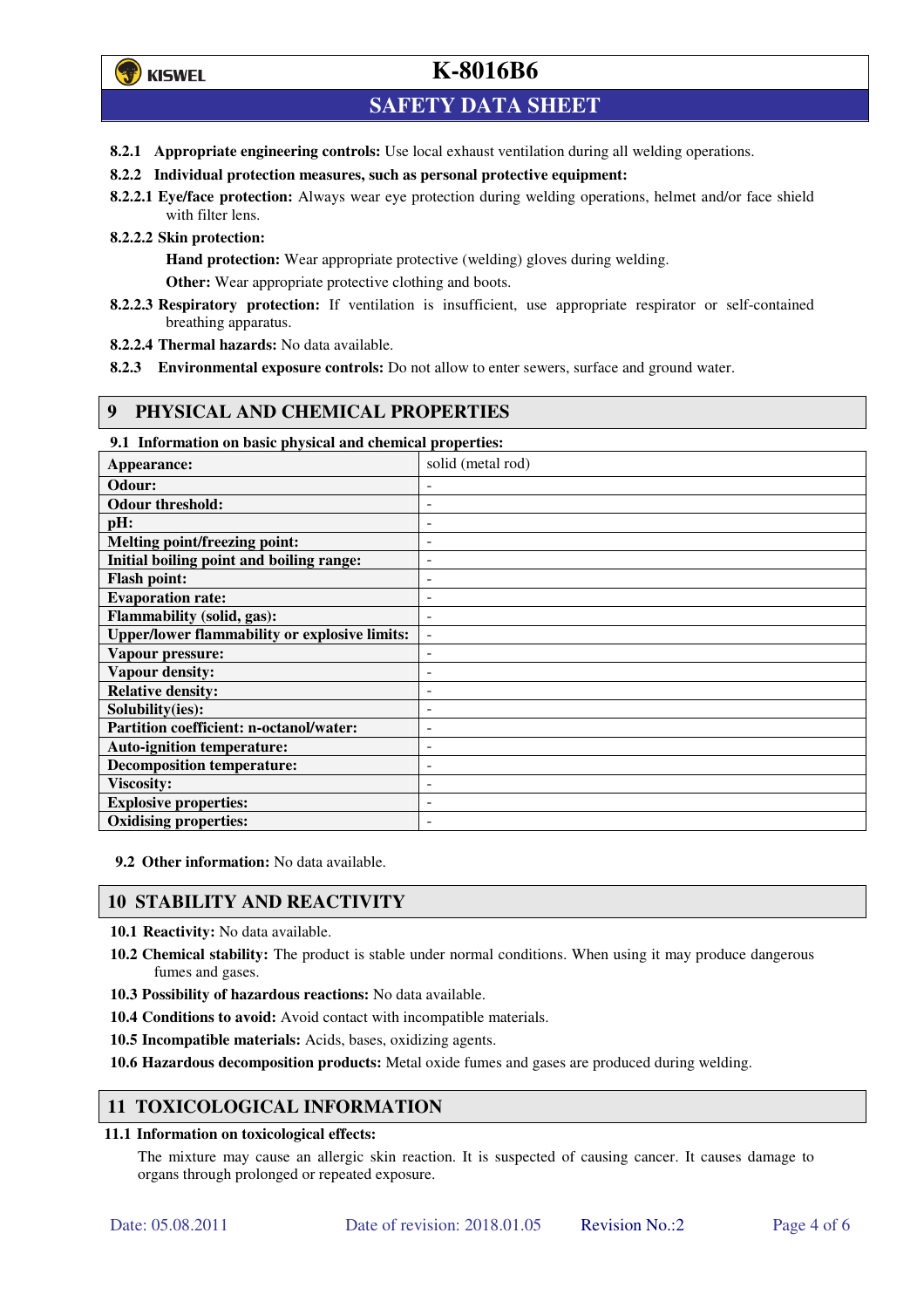

 $\overline{a}$ 

## **K-8016B6**

## **SAFETY DATA SHEET**

#### **12 ECOLOGICAL INFORMATION**

- **12.1 Toxicity:** No data available
- **12.2 Persistence and degradability:** No data available.
- **12.3 Bioaccumulative potential:** No data available.
- **12.4 Mobility in soil:** No data available.
- **12.5 Results of PBT and vPvB assessment:** No data available.
- **12.6 Other adverse effects:** No data available.

### **13 DISPOSAL CONSIDERATIONS**

**13.1 Waste treatment methods:** Dispose off in accordance with local and national regulations.

### **14 TRANSPORT INFORMATION**

**14.1 ADR/RID/ADN:** The mixture is not subject to international regulations on transport of dangerous goods.

| UN number:                            | $\sim$                   |
|---------------------------------------|--------------------------|
| UN proper shipping name:              | -                        |
| Transport hazard class(es):           | -                        |
| <b>Packing group:</b>                 | -                        |
| <b>Environmental hazards:</b>         | -                        |
| <b>Special precautions for user:</b>  | -                        |
| <b>Transport in bulk according to</b> |                          |
| Annex II of MARPOL73/78 and the       | $\overline{\phantom{a}}$ |
| <b>IBC</b> Code:                      |                          |

**14.2 IMDG:** The mixture is not subject to international regulations on transport of dangerous goods.

**14.3 ICAO/IATA:** The mixture is not subject to international regulations on transport of dangerous goods.

#### **15 REGULATORY INFORMATION**

#### **15.1 Safety, health and environmental regulations/legislation specific for the substance or mixture:**

- Corrigendum to Regulation (EC) No 1907/2006 of the European Parliament and of the Council of 18 December 2006 concerning the Registration, Evaluation, Authorization and Restriction of Chemicals (REACH), establishing a European Chemicals Agency, amending Directive 1999/45/EC and repealing Council Regulation (EEC) No 793/93 and Commission Regulation (EC) No 1488/94 as well as Council Directive 76/769/EEC and Commission Directives 91/155/EEC, 93/67/EEC, 93/105/EC and 2000/21/EC (OJ L 396, 30.12.2006);
- Corrigendum to Directive No 2006/121/EC of the European Parliament and of the Council of 18 December 2006 amending Council Directive 67/548/EEC on the approximation of laws, regulations and administrative provisions relating to the classification, packaging and labeling of dangerous substances in order to adapt it to Regulation (EC) No 1907/2006 concerning the Registration, Evaluation, Authorization and Restriction of Chemicals (REACH) and establishing a European Chemicals Agency (OJ L 396, 30.12.2006);
- Regulation (EC) No 1272/2008 of the European parliament and of the Council of 16 December 2008 on classification, labeling and packaging of substances and mixtures, amending and repealing Directives 67/548/EEC and 1999/45/EC, and amending Regulation (EC) No 1907/2006 (OJ L 353, 31.12. 2008).
- COMMISSION REGULATION (EC) No 790/2009 of 10 August 2009 amending, for the purposes of its adaptation to technical and scientific progress, Regulation (EC) No 1272/2008 of the European Parliament and of the Council on classification, labeling and packaging of substances and mixtures.